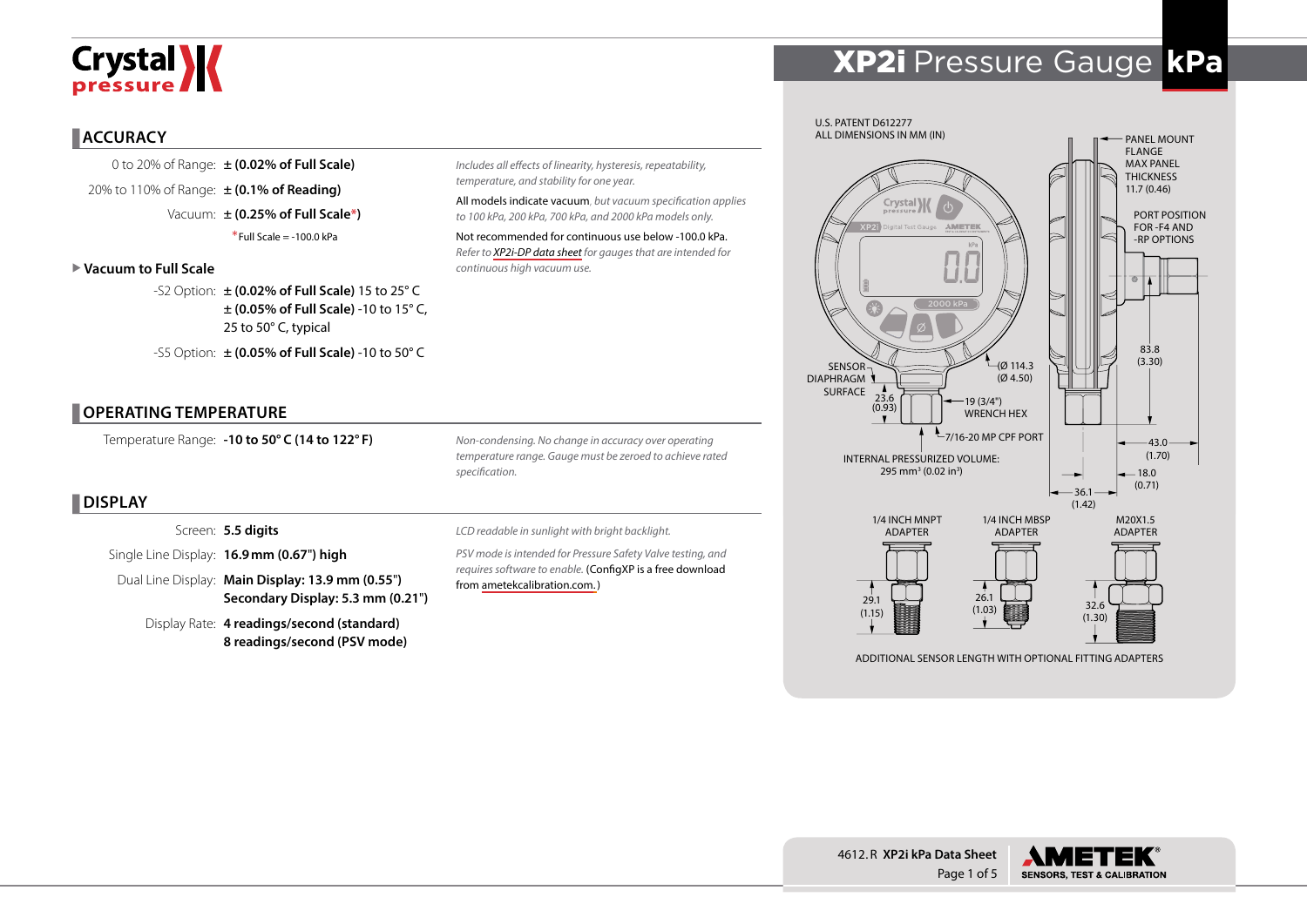# **Crystal >>>>**

## **POWER**

*The XP2i is Intrinsically Safe only if powered by one of the following battery types.*

| ATEX/IECEx: | <b>Approved Battery Type</b> | $Ta =$                   | <b>Marking</b>  |  |
|-------------|------------------------------|--------------------------|-----------------|--|
|             | Rayovac Max Plus 815         | $-20$ to $50^{\circ}$ C  | Ex ia IIC T4 Ga |  |
|             | Energizer E91                |                          |                 |  |
|             | Energizer EN91               | $-20$ to 50 $^{\circ}$ C | Ex ia IIC T3 Ga |  |
|             | Duracell MN1500              |                          |                 |  |

| CSA: | <b>Approved Battery Type</b> | $Ta =$                  | <b>Marking</b>                      |  |  |
|------|------------------------------|-------------------------|-------------------------------------|--|--|
|      | Rayovac Max Plus 815         | $-20$ to 45 $\degree$ C | Class I, Division 1, A, B, C, D T4  |  |  |
|      | Energizer E91                |                         |                                     |  |  |
|      | Energizer EN91               | -20 to 50 $^{\circ}$ C  | Class I, Division 1, A, B, C, D T3C |  |  |
|      | Rayovac Max Plus 815         |                         |                                     |  |  |

3 x AA: **1500 hours, typical** Ultra Low Power: **> 1 year, typical\*\***

*Uses 3 alkaline AA (LR6) batteries. Use of backlight and/or RS232 reduces operating time.*

*Optional AC power supply available.*

*\*\*20 minute recording interval or greater in LT5 mode.*

For hazardous location product warnings, refer to the operation manual.

### **DATA/COMMUNICATION**

Digital Interface: **RS232, DB-9F**

### **DATALOGGING**

Capacity: **32000 data points** Storage Type: **Non-volatile flash memory** Minimum Interval: **1 second** Maximum Interval: **18 hours** Min. Event Duration: **250 mS\*\*\***

*Free Labview® drivers and programming instructions are available for download from website.*

#### For hazardous location product warnings, refer to the operation manual.

*DataLoggerXP Firmware Update may be purchased at time of order, or an Upgrade Package may be purchased afterward. Software available for download from our website. Produces csv files, or uses Excel template files (samples included) to automatically format and graph data. \*\*\* Logging Type - Average with Peaks.*

## XP2i Pressure Gauge **kPa**

#### **CERTIFICATIONS**



**II 1G Ex ia IIC T4/T3 Ga FTZU 12 ATEX 0048X**

|--|

**Ex ia IIC T4/T3 Ga IECEx FTZU 12.0009X**



Exia Intrinsically Safe and Non-incendive for Hazardous Locations: Class I, Division 1, Groups A, B, C and D, Temperature Code T4 or T3C. For hazardous location product warnings, refer to the operation manual.



XP2i complies with the Electromagnetic Compatibility and the Pressure Equipment Directives.



XP2i complies with the Australian Radiocommunications (Electromagnetic Compatibility) Standard 2008.



XP2i is approved for use as a portable test instrument for Marine use and complies with Det Norsjke Veritas' Rules for Classification of Ships, High Speed & Light Craft and Offshore Standards.



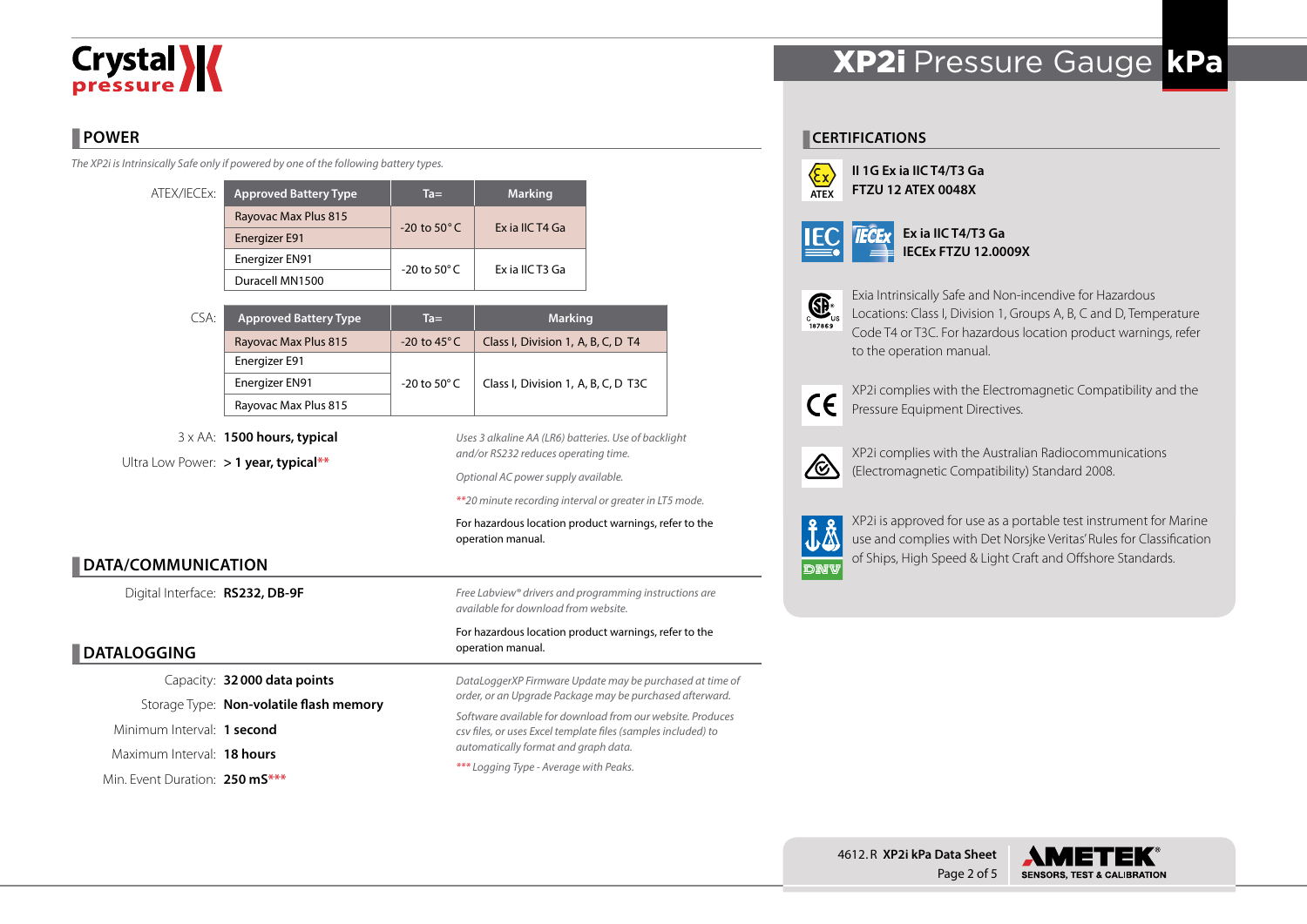# **Crystal \/**

#### **ENCLOSURE**

|                                    | Weight: 562 g (19.8 oz)                              | Weight includes batteries.                                                                                                    |  |  |  |  |
|------------------------------------|------------------------------------------------------|-------------------------------------------------------------------------------------------------------------------------------|--|--|--|--|
|                                    | Rating: <b>IP66 and IP67</b>                         | Submersible to 1 m for 30 minutes [IEC 60529].                                                                                |  |  |  |  |
|                                    | Housing: Diecast aluminum                            | Nickel plating over low copper, marine grade aluminum.                                                                        |  |  |  |  |
|                                    | Keypad and Labels: <b>UV Resistant Polyester</b>     | LCD protected from impact damage by 1.5 mm (0.06") thick<br>polycarbonate lens under polyester window.                        |  |  |  |  |
|                                    |                                                      | Skydrol® compatible.                                                                                                          |  |  |  |  |
|                                    |                                                      | For hazardous location product warnings, refer to the<br>operation manual.                                                    |  |  |  |  |
| <b>SENSOR</b>                      |                                                      |                                                                                                                               |  |  |  |  |
|                                    | Wetted Materials: (WRENCH TIGHT) 316 stainless steel | All welded, with a permanently filled diaphragm seal.                                                                         |  |  |  |  |
|                                    | (FINGER TIGHT) 316 stainless steel                   | Metal to metal cone seal; O-ring can be removed if necessary.                                                                 |  |  |  |  |
|                                    | and Viton <sup>®</sup> (internal o-ring)             | Optional connection on back.                                                                                                  |  |  |  |  |
| Diaphragm Seal Fluid: Silicone Oil |                                                      | 1/4" male NPT adapter included unless BSP, M20, or 100KKPA is<br>specified.                                                   |  |  |  |  |
|                                    | Connection: Crystal CPF <sup>*</sup> Female          |                                                                                                                               |  |  |  |  |
|                                    |                                                      | 1/4" medium pressure tube system compatible with<br>HiP LM4 and LF4 Series, Autoclave Engr SF250CX Male<br>and Female Series. |  |  |  |  |
| <b>STORAGE TEMPERATURE</b>         |                                                      | * U.S. Patent No. 8,794,677                                                                                                   |  |  |  |  |
|                                    | Temperature Range: -40 to 75° C (-40 to 167° F)      | Batteries should be removed if stored for more than one month.                                                                |  |  |  |  |

#### **SPECIAL FEATURES**

**The following requires the use of our free [ConfigXP](http://www.ametekcalibration.com/products/software/configuration-software/configxp-configuration-software) software**

- User Defined Unit: **Allows the user to define and display any pressure units not included, or to use the gauge to display force, level, or other pressure related parameters. Reduce or increase displayed resolution.**
	- PSV Mode: **Intended for pressure safety valve / burst disk testing. 8 readings per second. Captures point at which valve opens, as well as reseat pressure.**
	- Averaging: **Smooths unsteady readings (1 to 10 samples).**
	- Remove: **Unwanted pressure units from Units button.**
	- Disable: **Peak pressure button.**
- Limit or Disable: **Zero button.**
- Password Protect: **Changes to configuration or calibration factor(s).**
	- Save: **Configuration to a file.**
	- Copy: **Configuration can be copied to other gauges.**

## XP2i Pressure Gauge **kPa**

### **STANDARD DELIVERY**

- XP2i Gauge
- CD Manual
- ISO 17025 Accredited Calibration Certificate, NIST Traceable
- CPF Connection Fitting (ranges 10 000 psi and lower)

#### **ACCESSORIES**

#### **Protective Boot** P/N **3696**

- **Magnetic Hanging Strap** P/N **5203**
- **AC Adapter Kit** P/N **2984**
- **USB B to RS232 DB9M Cable** P/N **3313**
- **Waterproof Carrying Case** P/N **2888**

#### **COMPLEMENTARY PRODUCTS**

#### **Crystal Engineering offers a wide range of products that work with the XP2i:**

- [Discounted three year calibration program](http://www.ametekcalibration.com/-/media/ametekcalibration/download_links/pressure/xp2i/ametekcal%20flyer.pdf)
- [Fittings that connect without tools, safely and without leaks](http://www.ametekcalibration.com/products/pump-systems/pressure-fittings/cpf-crystal-pressure-fittings)
- [Lightweight, super flexible high pressure hoses](http://www.ametekcalibration.com/products/pump-systems/pressure-fittings/cpf-crystal-pressure-fittings)
- [Pneumatic hand pumps](http://www.ametekcalibration.com/products/pump-systems/pneumatic-hand-pumps/t-900-series-pneumatic-hand-pump)
- [Hydraulic hand pumps](http://www.ametekcalibration.com/products/pump-systems/hydraulic-hand-pumps/t-600-series-hydraulic-hand-pump)
- [Portable pressure comparators](http://www.ametekcalibration.com/products/pump-systems/pressure-comparators)
- [Software, for the quickest way to calibrate pressure transmitters](http://www.ametekcalibration.com/products/software/calibration-software/fastcalxp-calibration-software) [and gauges](http://www.ametekcalibration.com/products/software/calibration-software/fastcalxp-calibration-software)

Autoclave Engineers Fluid Components is a division of Snap-tite, Inc. HiP is High Pressure Equipment Company. Viton is a registered trademark of DuPont Performance Elastomers.

4612. R **XP2i kPa Data Sheet** Page 3 of 5

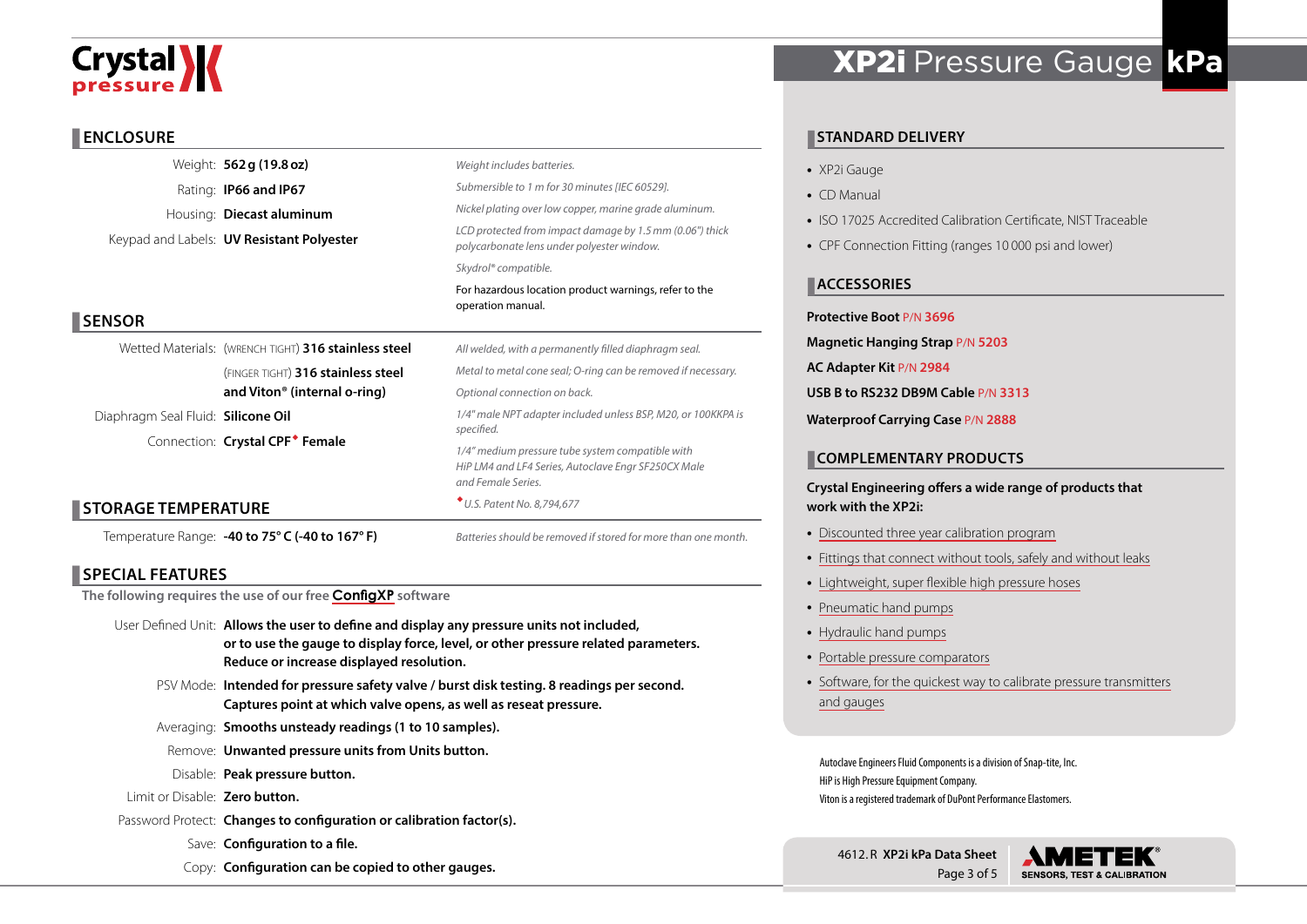# Crystal X

# XP2i Pressure Gauge **kPa**

Page 4 of 5

**SENSORS, TEST & CALIBRATION** 

#### **RANGE & RESOLUTION TABLE**

|               |                |                   | <b>Display Resolution</b> |         |        |              |                                      |
|---------------|----------------|-------------------|---------------------------|---------|--------|--------------|--------------------------------------|
| P/N           | Range<br>(kPa) | Over-<br>pressure | kPa<br><b>MPa</b>         |         | bar    | mbar         |                                      |
| 100KPA        | 100            | 6.5x              | 0.01                      | 0.00001 | 0.0001 | 0.1          |                                      |
| 200KPA        | 200            | 3.0x              | 0.01                      | 0.00001 | 0.0001 | 0.1          |                                      |
| <b>700KPA</b> | 700            | 2.0x              | 0.01                      | 0.00001 | 0.0001 | 0.1          |                                      |
| 2KKPA         | 2000           | 2.0x              | 0.1                       | 0.0001  | 0.001  | 1            |                                      |
| <b>3KKPA</b>  | 3000           | 2.0x              | 0.1                       | 0.0001  | 0.001  | $\mathbf{1}$ |                                      |
| 7KKPA         | 7000           | 2.0 x             | 0.1                       | 0.0001  | 0.001  |              |                                      |
| 14KKPA        | 14000          | 2.0x              | 1                         | 0.001   | 0.01   |              |                                      |
| 20KKPA        | 20000          | 1.5x              | 1                         | 0.001   | 0.01   |              |                                      |
| 30KKPA        | 30000          | 1.5x              | 1                         | 0.001   | 0.01   |              |                                      |
| 70KKPA        | 70000          | 1.5x              | 1                         | 0.001   | 0.01   |              |                                      |
| OOKKPA        | 100000         | 1.3x              | 1                         | 0.001   | 0.01   |              | CPF Adapter Fitting is not included. |

#### **ORDERING INFORMATION**\*

| P/N                                                                                                                 | <b>Model</b>         | Dual<br><b>Display</b>        | Accuracy                                                                                          | Adapter<br><b>Type</b> | Connection<br><b>Location</b> | Data logging          | Pump System*                | Carrying Case~                                    |                                                                                                                                                   | AMETEK offers a variety of solutions for pressure genera- |  |
|---------------------------------------------------------------------------------------------------------------------|----------------------|-------------------------------|---------------------------------------------------------------------------------------------------|------------------------|-------------------------------|-----------------------|-----------------------------|---------------------------------------------------|---------------------------------------------------------------------------------------------------------------------------------------------------|-----------------------------------------------------------|--|
|                                                                                                                     | XP2I                 |                               |                                                                                                   |                        |                               |                       |                             |                                                   |                                                                                                                                                   | tion and measurement. Our line of products for pressure   |  |
|                                                                                                                     | Standard:            | No. (omit)                    | 0.1% of reading. . (omit) NPT (omit)                                                              |                        | $Bottom (omit)$ No (omit)     |                       | $No$ Pump $(omit)$          |                                                   |                                                                                                                                                   | generation includes everything from small pneumatic       |  |
|                                                                                                                     |                      | Optional: Yes-DD              | 0.02% of FS  - $52$ G 1/4 B  - BSP                                                                |                        | Back $\dots \dots -RP$        | $Yes. -DL$            | System A. <b>-AXX</b>       | Aluminum  (omit)                                  |                                                                                                                                                   | hand pumps to a precision, hydraulic pressure comparator  |  |
|                                                                                                                     |                      |                               | $0.05\%$ of FS - S5 M20x1.5. . - M20                                                              |                        | Panel Mount - F4              |                       | System A. - <b>AHX</b>      | Waterproof - W                                    |                                                                                                                                                   | capable of generating up to 15000 psi/1000 bar/100 MPa.   |  |
|                                                                                                                     |                      |                               |                                                                                                   |                        |                               |                       | System B - <b>BXX</b>       |                                                   |                                                                                                                                                   |                                                           |  |
|                                                                                                                     | SAMPLE PART NUMBERS  |                               |                                                                                                   |                        |                               |                       | System B - <b>BHX</b>       |                                                   | All of our pumps may be ordered as part of a Pump System,<br>complete with an XP2i and delivered in a sturdy carrying<br>case with custom insert. |                                                           |  |
| 200KPAXP2I                                                                                                          |                      | .                             | . 200 kPa standard gauge, with a 1/4" NPT pressure fitting.                                       |                        |                               |                       | System C - CXX              | $\sim$ The Waterproof Case is                     |                                                                                                                                                   |                                                           |  |
|                                                                                                                     | 30KKPAXP2I-S2-BSP-DL |                               | . 30 000 kPa gauge with 0.02% of FS accuracy, a 1/4" BSP pressure fitting,                        |                        |                               |                       | System C - CHX              | an <i>option</i> for Systems A, B,<br>and C only. |                                                                                                                                                   |                                                           |  |
| and Data logging.                                                                                                   |                      |                               |                                                                                                   |                        |                               |                       | System D - DOX              | The Waterproof Case is                            | * Refer to the following page for a more detailed description                                                                                     |                                                           |  |
| 70KKPAXP2I-DD-GWX-W<br>.70000 kPa Dual Display gauge with a System G pump system<br>and a waterproof carrying case. |                      |                               |                                                                                                   |                        |                               | System D - DWX        | the only option for Systems |                                                   |                                                                                                                                                   |                                                           |  |
|                                                                                                                     |                      |                               |                                                                                                   |                        |                               | System E - <b>EOX</b> | G and H.                    | of each pump system.                              |                                                                                                                                                   |                                                           |  |
|                                                                                                                     |                      | ▶ Ordering a Pump System Only |                                                                                                   |                        |                               |                       | System F - FOV              |                                                   |                                                                                                                                                   |                                                           |  |
|                                                                                                                     |                      |                               | Any pump system, carrying case, and connection fittings for an XP2i pressure gauge may be ordered |                        |                               |                       | System F - FWV              |                                                   |                                                                                                                                                   |                                                           |  |
| separately from the gauge. Enter XP2I-NONE followed by the Pump System part number and the                          |                      |                               |                                                                                                   |                        | System $G. \ldots -GOX$       |                       |                             |                                                   |                                                                                                                                                   |                                                           |  |
| Carrying Case option code.                                                                                          |                      |                               |                                                                                                   |                        |                               | System G - GWX        |                             |                                                   |                                                                                                                                                   |                                                           |  |
| <b>SAMPLE PART NUMBER</b>                                                                                           |                      |                               |                                                                                                   |                        |                               |                       | System H  - <b>HOX</b>      |                                                   |                                                                                                                                                   |                                                           |  |
| XP2I-NONE-BHX-W.<br>System B pump system with a waterproof carrying case.                                           |                      |                               |                                                                                                   |                        |                               |                       |                             |                                                   |                                                                                                                                                   |                                                           |  |
| KPA versions available in USA direct from factory only.                                                             |                      |                               |                                                                                                   |                        |                               |                       |                             |                                                   | 4612.R XP2i kPa Data Sheet<br>$D \cap \cap \cap A \cap F$                                                                                         | CENCODE TEST & CALIBDATION                                |  |